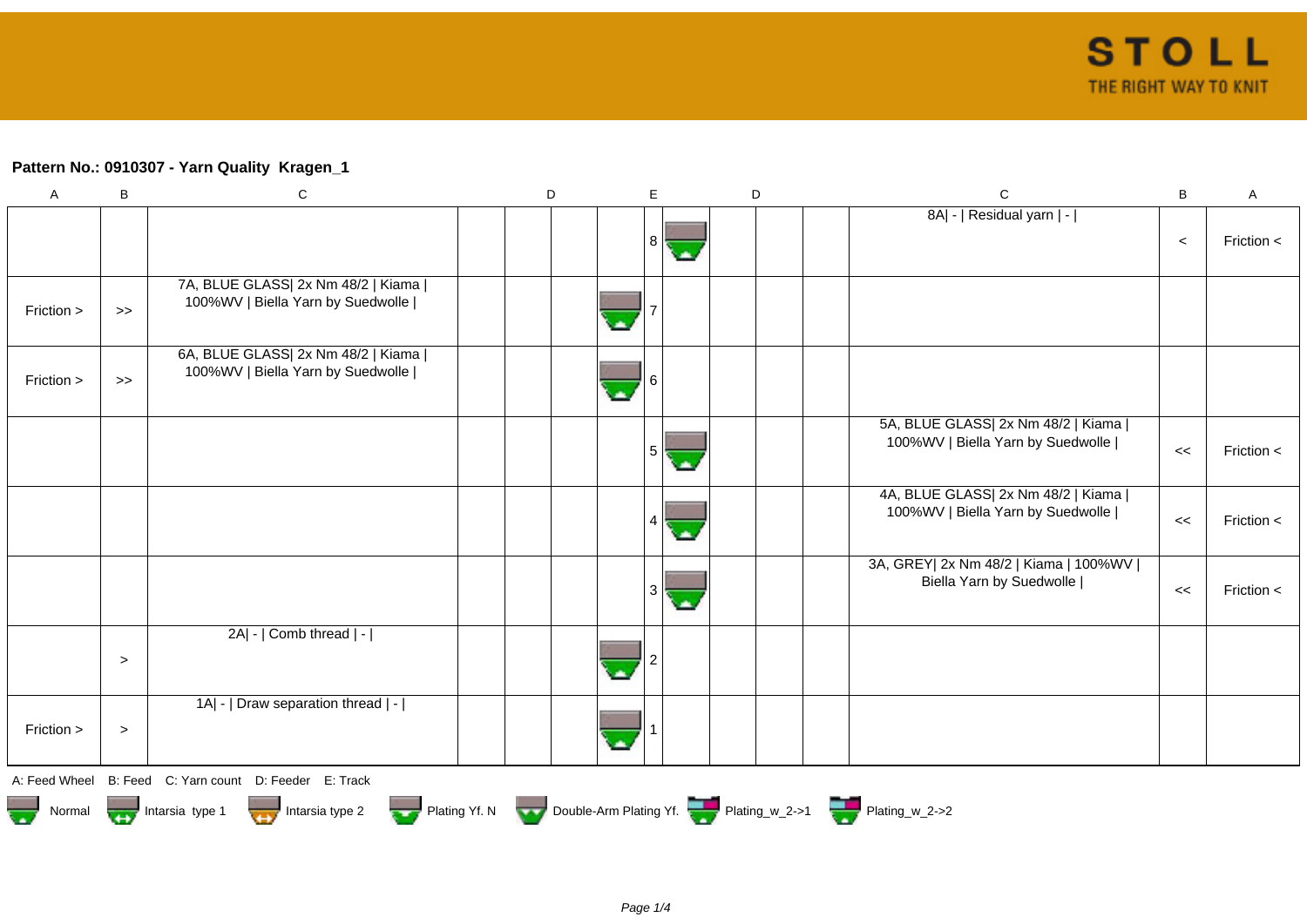## **Pattern No.: 0910307 - Yarn Quality V-Teil(e)**

| $\boldsymbol{\mathsf{A}}$ | B      | $\mathbf C$                                                         | D | E |          | D | $\mathbf C$                                                               | B     | Α              |
|---------------------------|--------|---------------------------------------------------------------------|---|---|----------|---|---------------------------------------------------------------------------|-------|----------------|
|                           |        |                                                                     |   | 8 | <b>A</b> |   | 8A  -   Residual yarn   -                                                 | $\,<$ | Friction $\lt$ |
| Friction >                | $\, >$ | 7A  -   Residual yarn   -                                           |   |   |          |   | 7A, GREY  1x Nm 48/2   Kiama   100%WV  <br>Biella Yarn by Suedwolle       | $\,<$ | Friction $\lt$ |
| Friction >                | $\,>$  | 6A, GREY  1x Nm 48/2   Kiama   100%WV  <br>Biella Yarn by Suedwolle |   |   |          |   |                                                                           |       |                |
| Friction >                | $\, >$ | 5A, GREY  1x Nm 48/2   Kiama   100%WV  <br>Biella Yarn by Suedwolle |   |   |          |   |                                                                           |       |                |
|                           |        |                                                                     |   | 4 | olis,    |   | 4A, BLUE GLASS  1x Nm 48/2   Kiama  <br>100%WV   Biella Yarn by Suedwolle | $\,<$ | Friction <     |
|                           |        |                                                                     |   | 3 | o.       |   | 3A, GREY  1x Nm 48/2   Kiama   100%WV  <br>Biella Yarn by Suedwolle       | $\,<$ | Friction <     |
|                           | $\geq$ | 2A  -   Comb thread   -                                             |   |   |          |   |                                                                           |       |                |
| Friction >                | $\geq$ | 1A  -   Draw separation thread   -                                  |   |   |          |   |                                                                           |       |                |
|                           |        | A: Feed Wheel B: Feed C: Yarn count D: Feeder E: Track              |   |   |          |   |                                                                           |       |                |
| Normal                    |        | Intarsia type 1 Intarsia type 2                                     |   |   |          |   | Plating Yf. N Double-Arm Plating Yf. Plating_w_2->1 Plating_w_2->2        |       |                |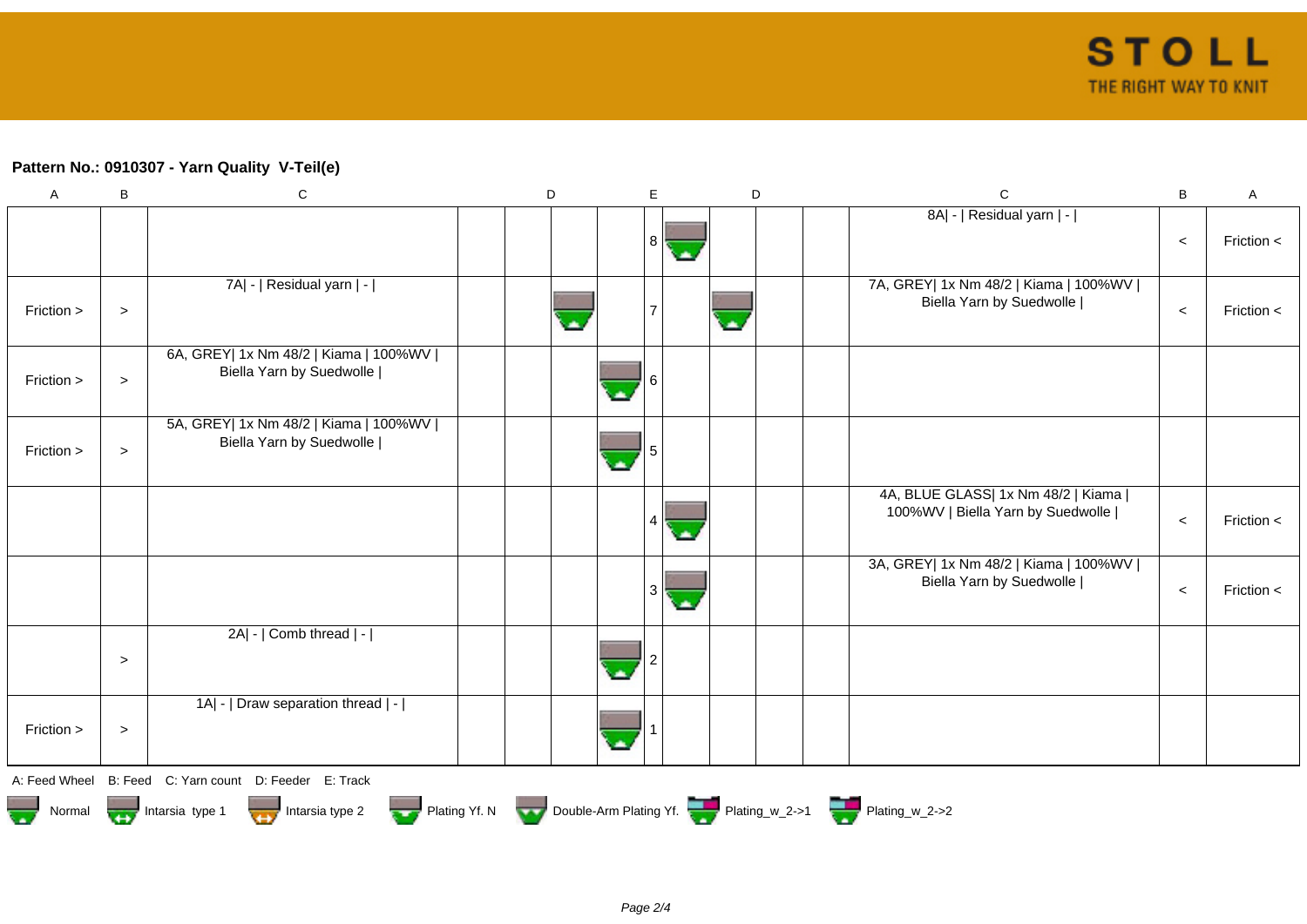## **Pattern No.: 0910307 - Yarn Quality R-Teil(e)**

| $\boldsymbol{\mathsf{A}}$ | B                                                                                | ${\bf C}$                                                           |  | $\mathsf D$ |  |   | E  |    |  | D |  | $\mathsf C$                                                         | $\, {\bf B}$ | $\mathsf{A}$ |
|---------------------------|----------------------------------------------------------------------------------|---------------------------------------------------------------------|--|-------------|--|---|----|----|--|---|--|---------------------------------------------------------------------|--------------|--------------|
|                           |                                                                                  |                                                                     |  |             |  |   | 81 | С. |  |   |  | 8A  -   Residual yarn   -                                           | $\prec$      | Friction <   |
|                           |                                                                                  |                                                                     |  |             |  |   |    |    |  |   |  |                                                                     |              |              |
|                           |                                                                                  |                                                                     |  |             |  |   | 6  |    |  |   |  |                                                                     |              |              |
| Friction >                | $\, >$                                                                           | 5A, GREY  1x Nm 48/2   Kiama   100%WV  <br>Biella Yarn by Suedwolle |  |             |  | ٠ |    |    |  |   |  |                                                                     |              |              |
|                           |                                                                                  |                                                                     |  |             |  |   |    |    |  |   |  |                                                                     |              |              |
|                           |                                                                                  |                                                                     |  |             |  |   | 3  | ٠  |  |   |  | 3A, GREY  1x Nm 48/2   Kiama   100%WV  <br>Biella Yarn by Suedwolle | $\,<$        | Friction <   |
|                           | $\, > \,$                                                                        | 2A  -   Comb thread   -                                             |  |             |  |   |    |    |  |   |  |                                                                     |              |              |
| Friction >                | $\, > \,$                                                                        | 1A  -   Draw separation thread   -                                  |  |             |  |   |    |    |  |   |  |                                                                     |              |              |
|                           |                                                                                  | A: Feed Wheel B: Feed C: Yarn count D: Feeder E: Track              |  |             |  |   |    |    |  |   |  |                                                                     |              |              |
|                           | Normal Montain Strategy Intarsia type 2 but Plating Yf. N Double-Arm Plating Yf. |                                                                     |  |             |  |   |    |    |  |   |  |                                                                     |              |              |